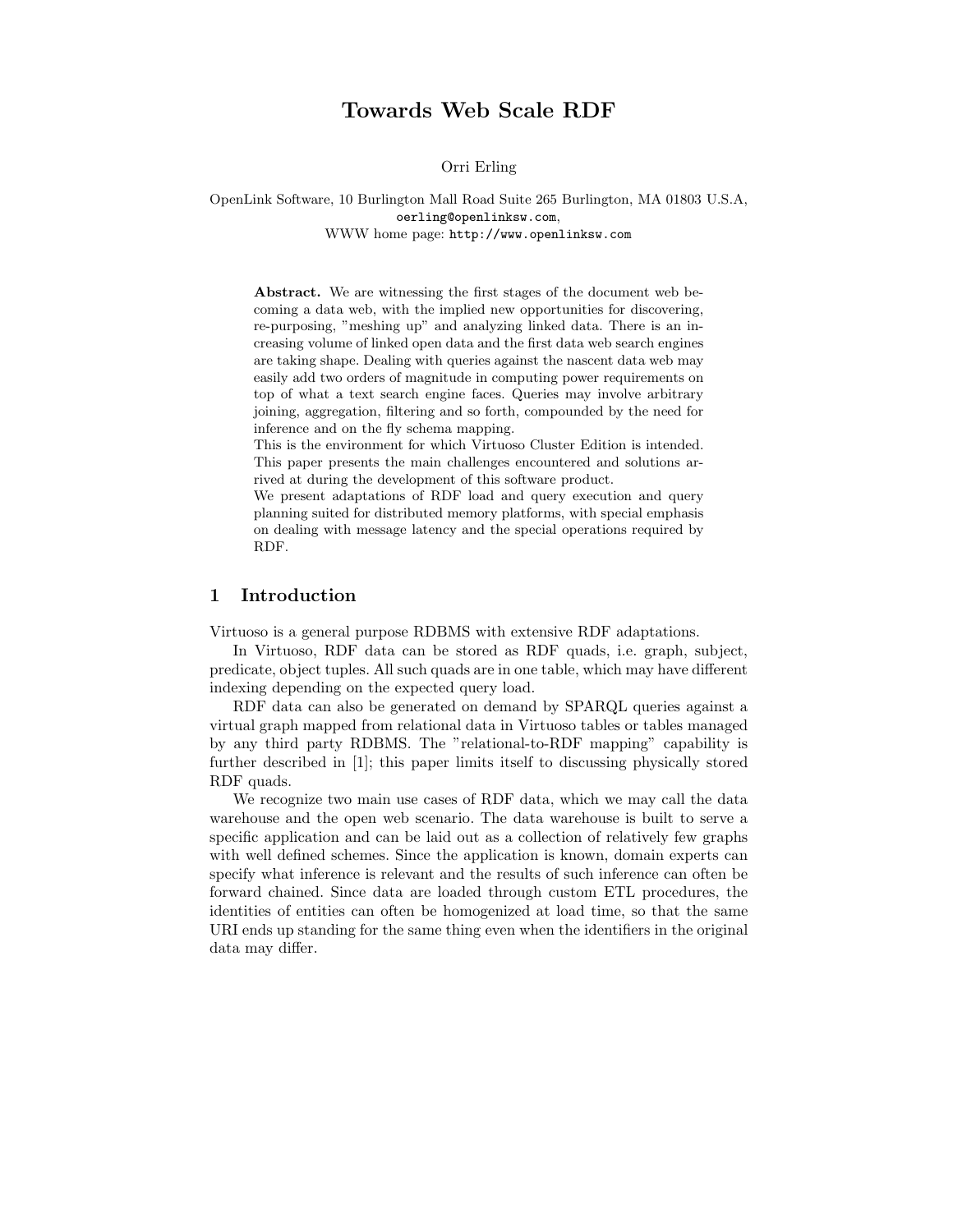The open web use case is found when crawling data from the web for search or web analytics or linked data mech-ups. Data are often automatically discovered and provenance becomes important and it is no longer possible to exhaustively list all graphs that may participate in a query's evaluation. Forward chaining inferred data becomes problematical due to large volumes, heterogeneous schemes, relative abundance of SameAs links and so forth. Also, web scale data volumes will typically require redundant infrastructure for uptime due to expected equipment and network failures.

Virtuoso Cluster Edition is intended to be configurable for both use cases.

## 2 Database Engine

The Virtuoso DBMS and its main RDF oriented features are described in [2].

Virtuoso has a general purpose relational database engine enhanced with RDF-oriented data types such as IRI's and language and type tagged strings.

Virtuoso makes extensive use of bitmap indices for improving space efficiency[8]. The default index layout is GSPO (graph, subject, predicate, object) as the primary key and OPGS as a bitmap index. These two indices are usually adequate for dealing with queries where the graph is known.

For cases where the graph is left open, the recommended index layout is SPOG for primary key, OPGS, GPOS and POGS as bitmap indices. The bitmap index means that in the case of OPGS for example, for each distinct OPG (object, predicate, graph) there is a bitmap with a 1 bit corresponding to each subject which has object O as a value of property P in graph G.

With typical RDF data, such as DBpedia ver.3[3] the bitmap index takes about 60% of the corresponding non-bitmap index.

Both regular and bitmap indices use key compression which collapses 64 bit id's into 16 bits when the id is within an integer increment of 16 from a previous id on the same page. Common prefixes for strings are also eliminated. An index compressed in this manner, using 64 bit id's takes 56% of the space a non-compressed index with the same content but with 32 bit id's takes.

After key compression is applied, using gzip gives a further almost 50% gain, i.e. 95% of all 8K pages drop to under 4K. Many pages compress to less than this but the percentage of pages that do not fit in the target compressed size must be kept small to maintain locality. The cost of compression is low, i.e. about 600 microseconds for compressing a page and a quarter of this for uncompressing. Pages in cache must be kept uncompressed since a random access of one triple out of hundreds of millions is only around 4-5 microseconds for data in memory, thus applying gunzip at each of the usually 4 index tree levels would increase the time to about 600 microseconds. Thus stream compression is not good for database disk cache but does make for smaller files, easier backup and better utilization of the hardware/OS disk cache.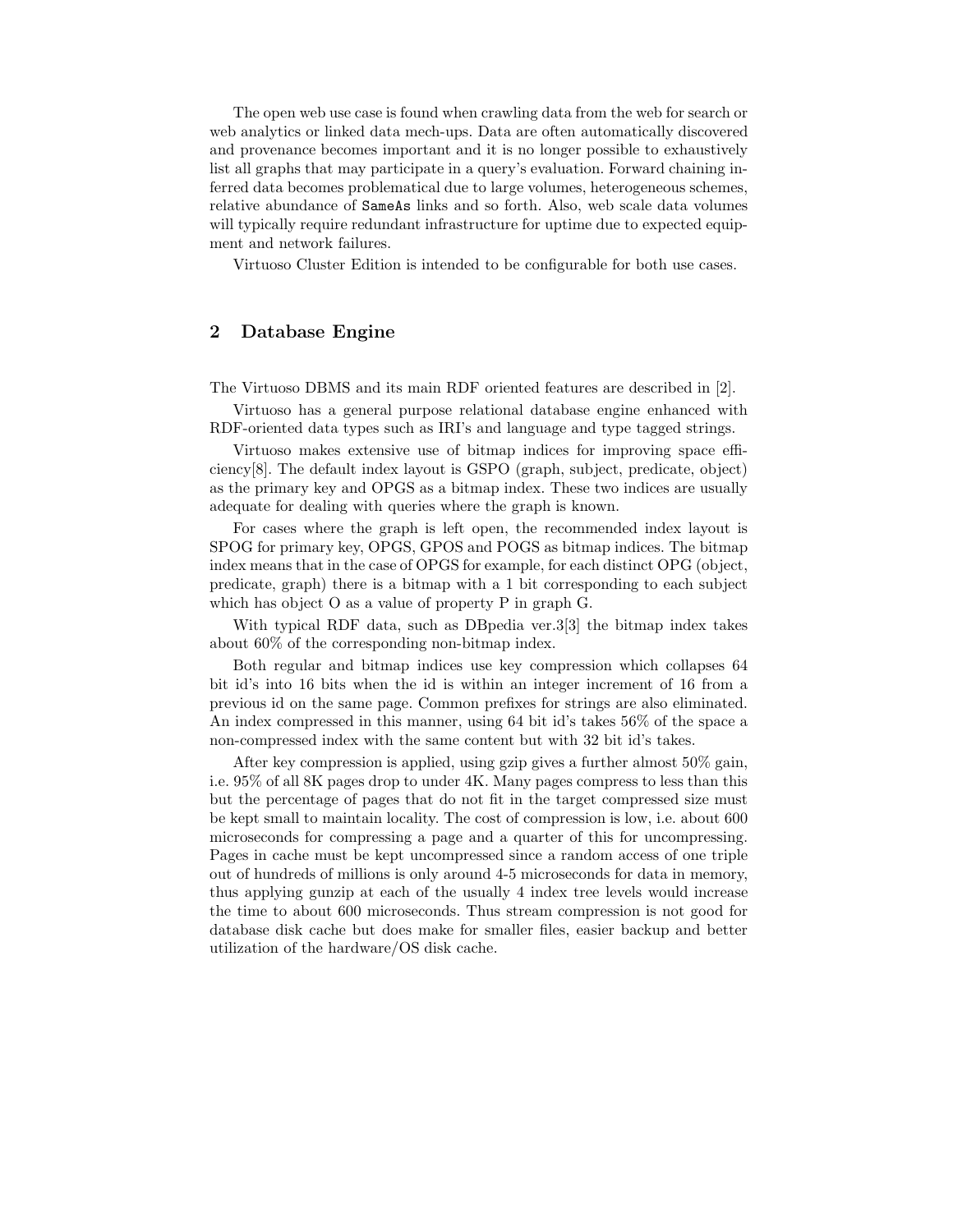# 3 Query Planning

Optimizing SPARQL queries against a quad store is not fundamentally different from optimizing SQL against a general purpose RDBMS. Still, regular SQL optimization statistics do not provide the requisite level of detail for RDF use cases. Therefore, for a cost model to work well with RDF, it must be able to guess a match count for quads where any combination of GSPO is either equal to a constant, equal to a value known only at query time or left open.

Precalculated histogram style statistics do not answer these questions very well. This is why Virtuoso takes the approach of sampling the database at query optimization time. When for example G and S are given, it is efficient to get a ballpark count of the P, O tuples matching by simply looking up the first match and counting matches on the same page. If the page ends with a match, also count the pages referenced from the parent of this page if they begin with a match but do not read these, just assume their average row length to be the same as that of the first leaf page. For low cardinality cases this often gives exact counts since all the matches are on a page, for high cardinality cases, taking a single page sample can often hit within 70% of the count when the count is in the millions.

Once the cardinalities are known, costing the queries is no different from SQL and is handled by the same code.

One difference with SQL is that hash joins are almost never preferred for RDF data. The reason is that there pretty much always is an index that can be used and that a full table scan is almost unknown.

## 4 On Shared Memory MP and Latency

A multicore processor running a database will not deliver linear scale even when there is a query per core and the queries do not have lock contention. As a rule of thumb, a 4 core Xeon runs 4 query streams in 1.3 times the time it takes to run one of the streams, supposing the queries do not hit exactly the same data in the same order, have the data in memory and do not wait for locks. This is roughly true of Virtuoso and other databases.

This is a best case. The worst case can easily destroy any benefit from SMP. If a thread has to wait for a mutex, the cost of the wait can be several microseconds even if the mutex were released 100 ns after the wait started. If there is a pool of worker threads for serving a job queue, evenever the queue goes empty will cost about this much also. We remember that a single triple lookup is about 4 us. Thus, spinning a thread to do a background single triple operation makes no sense. At least a dozen operations have to be dispatched together to absorb the cost of waiting for a thread to start and eventually blocking to wait for its completion. One must never think that multithreading is an end in itself.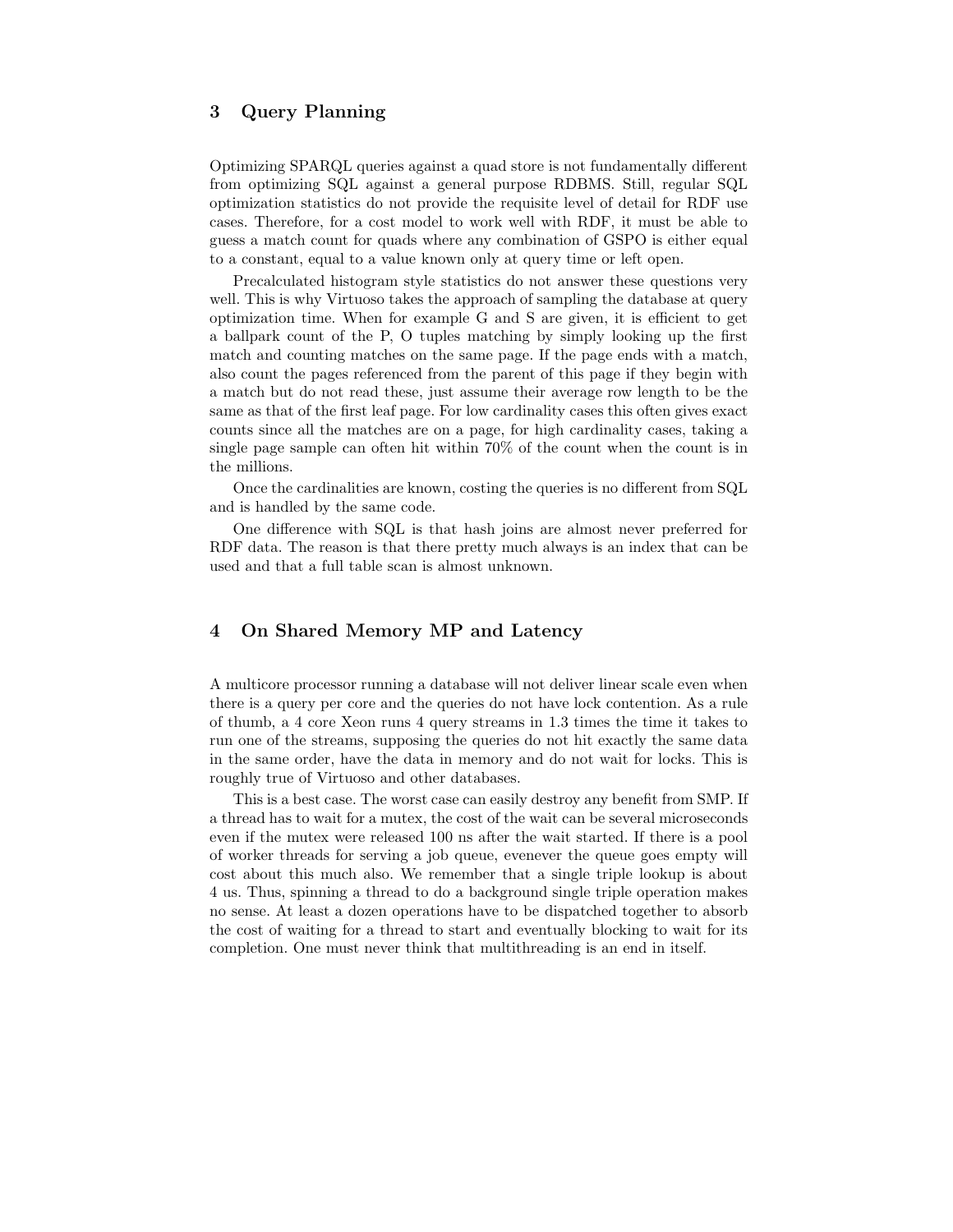## 5 On Networks and Latency

A round trip of sending one byte back and forth between processes on the same CPU takes as much as 20 us real time over Unix domain sockets. Adding thread scheduling to this, as would be found in any real server process, makes the round trip 50 us. The same takes about 140 us on a 1Gbit Ethernet with no other traffic.

We have a test program which runs  $n$  threads on each node of a cluster. Each of these threads sends a ping carrying  $x$  bytes of payload to every other node of the cluster and waits for the reply from all before sending the next ping. This creates a full duplex traffic pattern on between all pairs of cluster nodes with intermittent sync.

4 processes on 4 core SMP box:

| Message length                                    |    |     | 1000 10000 100000 |  |
|---------------------------------------------------|----|-----|-------------------|--|
| Aggregate round trips/s 37000 17200               |    |     | 2380              |  |
| $Aggr$ egate MB/s                                 | 74 | 329 | 455               |  |
| 4 processes on 4 extra large AMI's on Amazon EC2: |    |     |                   |  |
| Message length                                    |    |     | 1000 10000 100000 |  |
| Aggregate round trips/s 10000  3500               |    |     | 950               |  |
| Aggregate MB/s                                    |    |     | 181               |  |

The round trips count is the count of messages sent by any node divided by 2 x the duration in seconds. The MB/s is the sum total of data sent by all nodes during the interval divided by the length of the interval.

Comparing these latencies with a single triple in memory random access time of 4 us shows that clustering is not an end in itself. The principal value of clustering is the fact that there is no limit to the amount of RAM or RAM bandwidth.

Thus, it is evident that no benefit can be had from clustering unless messages are made to carry the maximum number of operations possible.

## 6 Partitioning vs Cache Fusion

Clustered databases have traditionally partitioned data between machines according to the values of one or more columns of a table. Another approach is cache fusion as in Oracle RAC[4]. With a cache fusion database, all machines of the cluster see the same disks but keep their local cache of this and have a cache coherence protocol for managing concurrent update. We have not measured Oracle RAC but it is our impression that either an index lookup must be sent to the machine that holds the next page needed by the lookup or that the page must be transferred to the node making the lookup. In the latter case, we quickly get the same working set cached on all nodes. In the former case, we have a message round trip per page traversed, typically 4 round trips for a 4 level index tree. Either seems prohibitive in light of the fact that a single lookup is a few microseconds when all the data is local and in memory. This is true of Oracle as well as Virtuoso.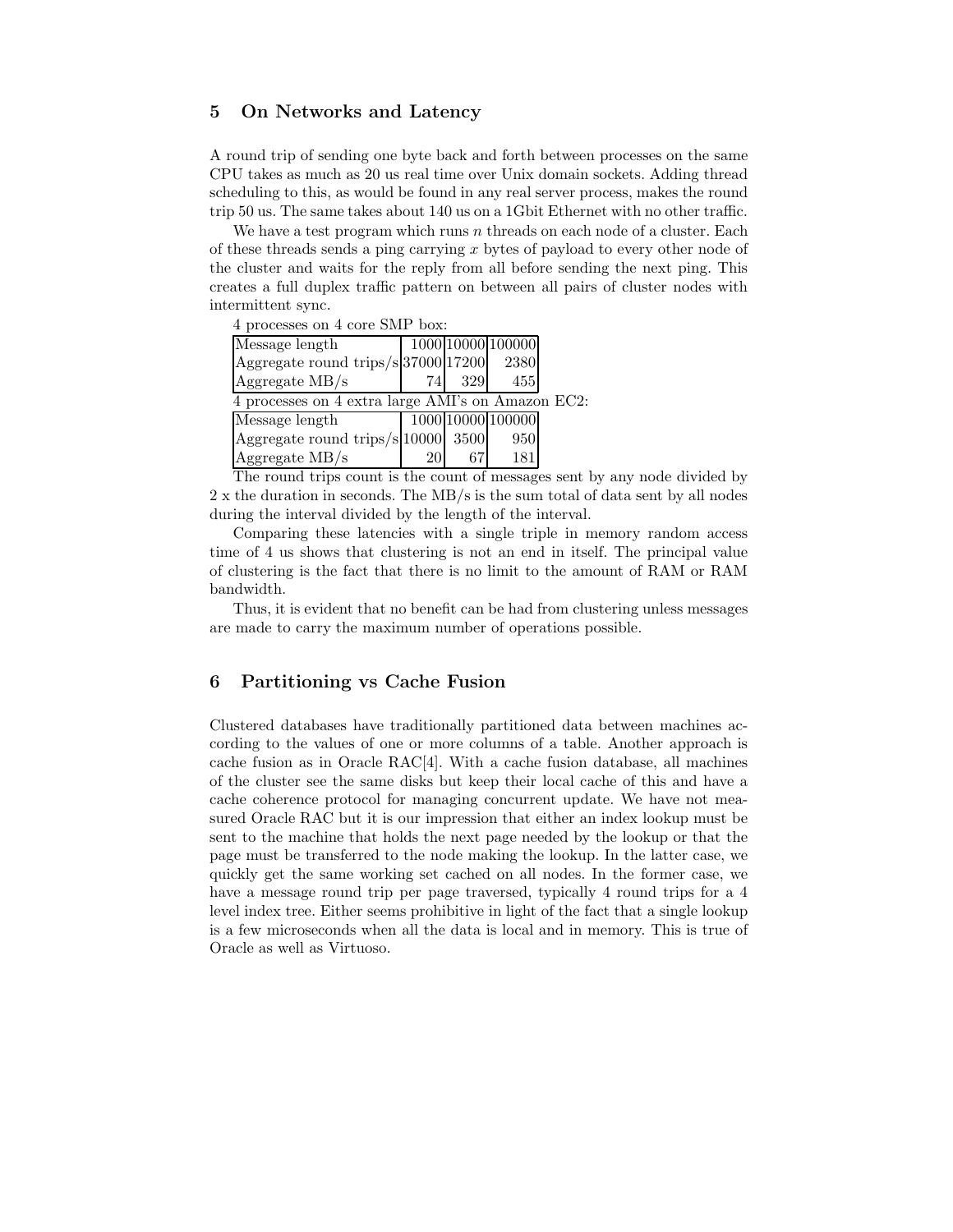Due to this we decided to go for partitioning. Most databases specify partitioning at the table level. We specify it at the index level, thus different keys of the same table may reside on different machines.

Proponents of cache fusion correctly point out that users do not know how to partition databases and that repartitioning a big database is next to impossible due to resulting downtime. The difficulty is reduced in the case of RDF since only a few tables are used for the data and they come pre-partitioned. The repartitioning argument is still in part valid.

We recognize that a web scale system simply cannot depend on a once and for all set partitioning map or require reinserting the data when reallocating hardware resources. Google's Bigtable<sup>[5]</sup> and Amazon's Dynamo<sup>[6]</sup> both address this in different ways.

With Virtuoso, we have hash partitioning where the hash picks a logical partition out of a space of  $n$  logical partitions, where  $n$  is a number several times larger than the expected maximum machine count. Each logical partition is then assigned to a physical machine. When the machine allocation changes, logical partitions may be moved between nodes. When a partition is being moved, it continues to be served from the machine initially hosting it but a special log is kept for updates that hit already copied rows of the partition. Once the copy is complete, the partition is made read-only, the log is applied to the new host and subsequent queries are routed to the new host of the logical partition.

Repartitioning is still a fairly heavy operation but does not involve downtime. Since one database file set hosts many logical partitions, databases can be allocated unequal slices according to hardware capacity. Still, more flexibility could be had if each logical partition had its own database file set. Then moving the partition would be a file copy instead of a database insert  $+$  delete of the logical content. The latter arrangement may be implemented later but was not done now due to it involving more code.

## 7 Latency Tolerant Load and Query Execution

#### 7.1 Load

When loading RDF data, the database must translate between IRI's and literals and their internal id's. It must then insert the resulting quad in each index. With a single process, as long as no data needs to be read from disk, the load rate is about 15Kt (kilotriples) per core.

Making a round trip per triple is out of the question. The load takes series of 10000 triples, and then for each unique IRI/literal, sends the request to allocate/return an id for the node to the cluster node responsible for the partition given by the name. Whenever all the fields of the triple are known, each index entry of the triple gets put in the inserts queued for the box holding the partition. In this way, a batch of arbitrarily many triples can be inserted in a maximum of 4 round trips, each round trip consisting of messages that evenly fan out between machines.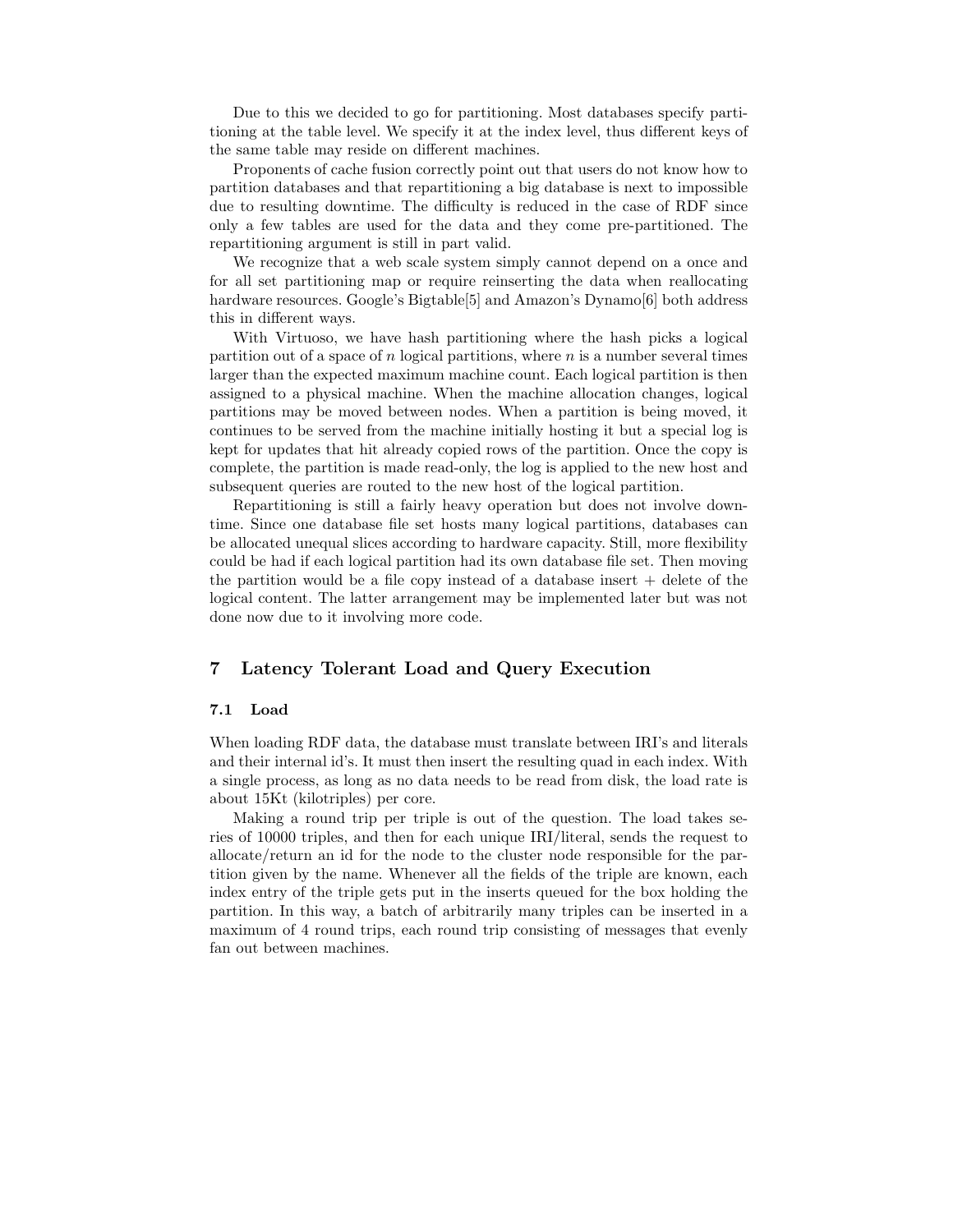In this way, even when all processes are on a single SMP box, clustered load is actually faster than single process load. The reason is that single process load suffers from waits for serializing access to shared data structures in the index. We remember that a single mutex wait takes as long as a full single key insert, i.e. 5–6 us.

### 7.2 Query

An RDF query primarily consists of single key lookups grouped in nested loop joins. Sometimes there are also bitmap intersections. Most of result set columns are calculated by function calls since the internal ids of IRI's and objects must be translated to text for return to the application.

The basic query is therefore a pipeline of steps where most steps are individually partitioned operations. Sometimes consecutive steps can be partitioned together and dispatched as a unit.

The pattern

```
{? a ub:Professor . ?x teacher_of <student> }
```
is a bitmap intersection where the professor bits are merge intersected with the teacher of bits of <student>.

```
{ ?x a ub:Professor . ?x teaches_course ?c }
```
is a loop join starting with the professor bitmap and then retrieving the courses taught from an index.

The whole query

select \* from <lubm> where { ?x a ub:Professor ; ub:AdvisorOf ?y }

is a pipeline of 4 steps, one for translating the IRI's of the constants to id's, getting the professors, getting the students they advise, then translating the id's to text.

```
select * from <lubm> where
{ ?x a ub:Professor ; ub:advisorOf ?y ; ub:telephone ?tel }
```
is still a pipeline of 4 steps because the two ub:advisorOf and ub: telephone property retrievals are co-located since they have the same subject and the GSPO index is partitioned on subject.

The results have to be retrieved in deterministic order for result set slicing. If there is an explicit order by or an aggregate this is no longer the case and results can be processed in the order they become available.

Each step of the pipeline takes  $n$  inputs of the previous stage, partitions them and sends a single message to each cluster node involved. If intermediate sets are large, they are processed in consecutive chunks. Execution of pipeline steps may overlap in time and generally a step is divided over multiple partitions.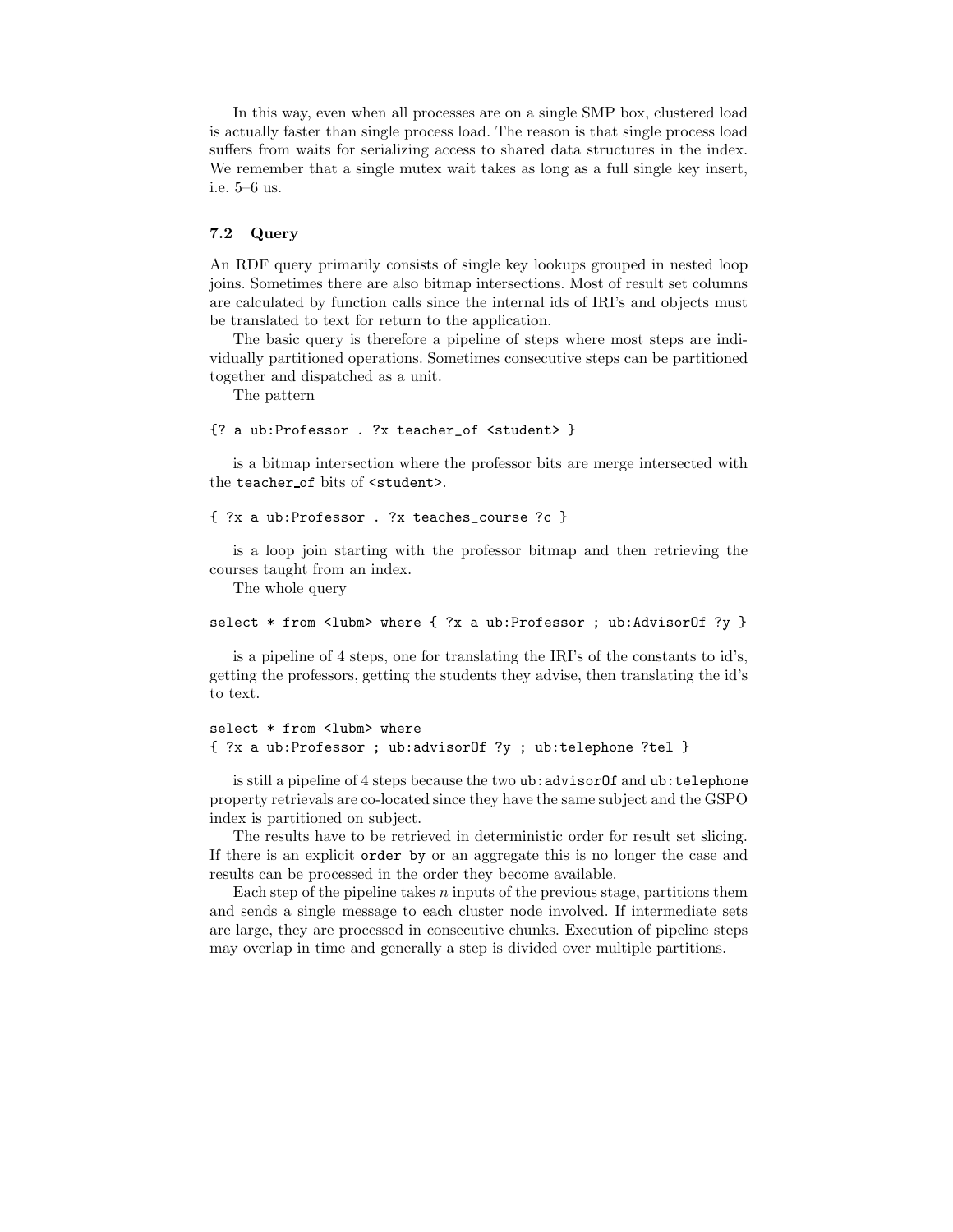Normally, one thread per query per node is used. Making too many threads will simply congest the index due to possible mutex waits. On an idle machine, it may make sense to serve a batch of lookups on two threads instead of one, though. Further, since requests come in batches, if a lookup requires a disk read, the disk read can be started in the background and the next index lookup started until this too would need disk and so on. This has the benefit of sorting a random set of disk cache misses into an ascending read sequence.

## 8 Distributed Pipe and Map-Reduce

As said before, RDF queries operate with id's but must return the corresponding text. This implies a partitioned function call for each result column. Virtuoso SQL has a generic partitioned pipe feature. This takes a row of function/argument pairs, partitions these by some feature of the arguments and returns the results for each input row once all the functions on the row have returned. This may be done preserving order or as results are available. It is possible also to block waiting for the whole pipe to be empty. The operations may have side effects and may either commit singly or be bound together in a single distributed transaction.

Aside returning a result, the partitioned pipe function may return a set of follow up functions and their arguments. These get partitioned and dispatched in turn. Thus this single operation can juggle multiple consecutive map or reduce steps. There is a SQL procedure language API for this but most importantly, the SQL compiler generates these constructs automatically when function calls occur in queries.

# 9 Inference for the Web, The Blessing and Bane of SameAs

When there is a well understood application and data is curated before import, entailed facts may often be forward chained and identifiers made consistent. In a multiuser web scenario, everybody materializing the consequences of their particular rules over all the data is not possible. Thus inference must take place when needed, not in anticipation of maybe being needed sometime.

Subproperties and subclasses are easy to deal with at query run time. Given the proper pragmas, Virtuoso SPARQL will take

```
{ ?x ub:Professor . ?x ub:worksFor ?dept }
```
and generate the code for first looping over all subclasses of ub:Professor and then all subproperties of ub:worksFor. This stays a two step pipeline since the cluster node running the query knows the subclasses and subproperties. With some luck, assistant professors and full professors will be in a different partition, thus adding some laterall parallelism to the operation.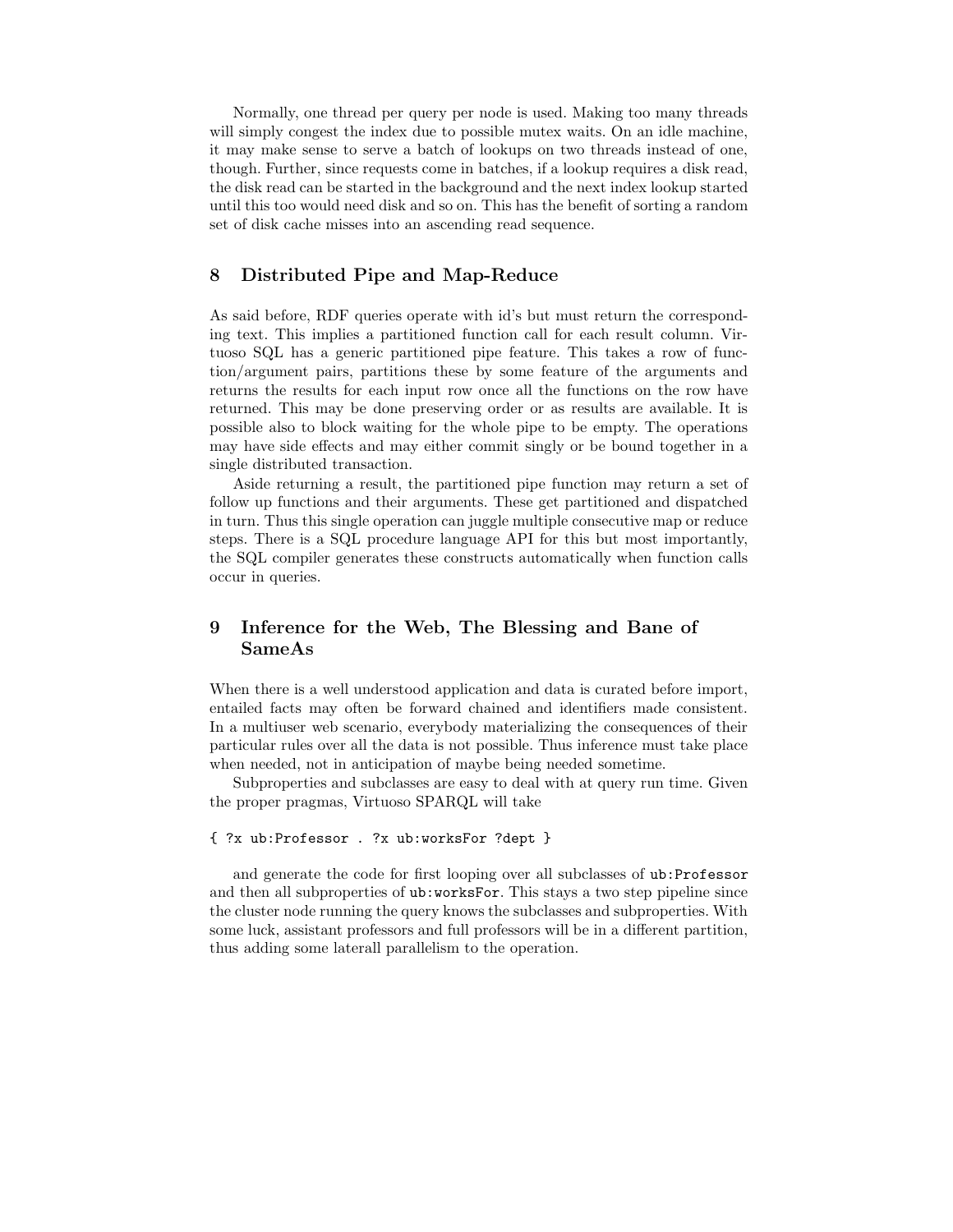The case of **SameAs** or transitive properties in general, such as part-of, are more complex. The principal problem is that for a pattern like  $\{\leq \text{subpart} \geq \}$ part-of <whole>} it is not self evident whether one should go from <subpart> up or from <whole> down. Also, the cardinalities at each level, as well as the depth of the tree are hard to guess.

SameAs is specially supported as an intermediate query graph node. It has no special cost model but it will take all fixed fields of the next join step and expand these into their SameAs's, to full transitive closure. The feature is enabled for the whole query or for a single triple pettern with a SPARQL pragma.

In a cluster situation, it is possible to just init the SameAs expansion when first reaching the place and to continue with the value one has as normally. In this event, if there are no SameAs's, no extra pipeline step is added, the existing step just gets two more operations one looking for ?sas SameAs ?thing and the other for ?thing SameAs ?sas. If synonyms are found, they can be fed back into the step.

## 10 On Redundancy

A web scale RDF store will inevitably be quite large. One may count 16G of RAM per machine and about 1 billion triples per 16G RAM to keep a reasonable working set. 100 billion triples would be 100 machines. Of course, fitting infinitely many triples on disk is possible but when the memory to disk ratio deteriorates running queries of any complexity is not possible on-line.

As a basis for the above, one may consider that DBpedia with 198M triples is about 2M database pages, 16Gb without gzip. If data have strong locality, then about 5 times this could be fitted on a box without destroying working set.

As machines are multiplied failures become more common and failover becomes important.

We address this by allowing each logical partition to be allocated on multiple nodes. At query time, a randomly selected partition is used to answer the query if the data is not local. At update time all copies are updated in the same transaction. This is transparent and is used for example for all schema information that is replicated on all nodes.

Storing each partition in duplicate or triplicate has little effect on load rate and can balance query load. Fault tolerance is obtained as a bonus.

At present, the replicated storage is in regular use but a special RDF adaptation of this with administration automatic reconstruction of failed partitions etc. has to be done.

## 11 Some Metrics

#### 11.1 Load

When loading data at a rate of 40 Ktriples/s, the network traffic is 170 messages/s and the aggregate throughput is 10MB/s. Since the load is divided over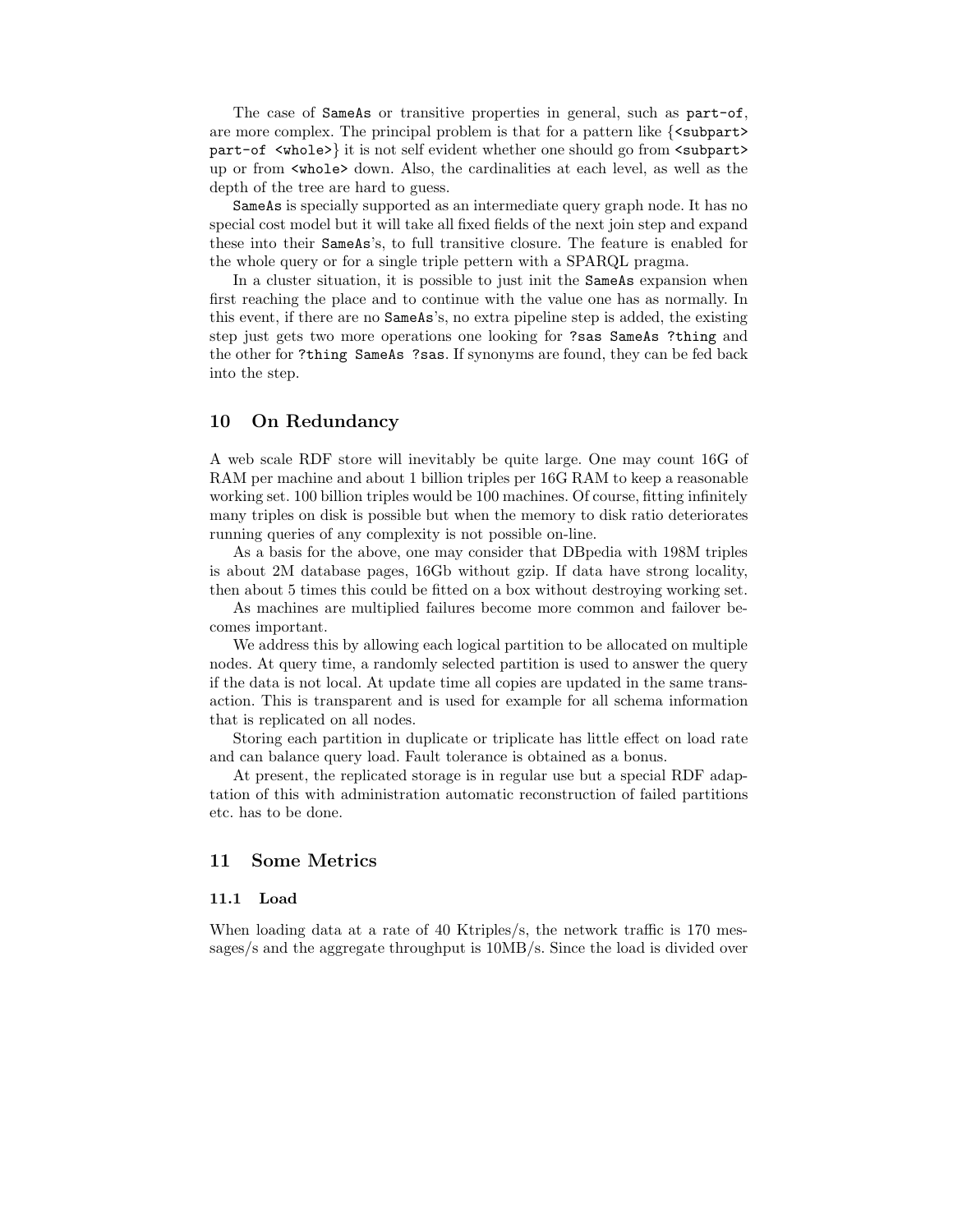all node-node connections evenly there is no real network congestion and scale can be increased without hitting a network bottleneck.

#### 11.2 Query

We have run the LUBM query mix against a 4 process Virtuoso cluster on one 4 core SMP box. With one test driver attached to each of the server processes, we get 330% of 400% server CPU load on servers and 30% on test drivers. During the test, the cluster interconnect cross sectional traffic is 1620 messages/s at 18MB/s while the aggregate query rate is 34 queries/s.

We see that we are not even near the maximum interconnect throughputs described earlier and that we can run complex queries with reasonable numbers of messages, about  $1620/34 = 47$  messages per query. The count includes both request and response messages.

The specifics of the test driver and query mix are given at [7]. The only difference was that a Virtuoso 6 Cluster was used instead.

## 12 Linked Data Applications

As of this writing, OpenLink hosts several billion triples worth of linked open data. These are being transferred to Virtuoso 6 cluster servers as of the time of this writing. In addition, the data aggregated from the web by Zitgist are being moved to Virtuoso 6 cluster. Experiments are also being undertaken with the Sindice semantic web search engine.

## 13 Future Directions

The linked data business model will have to do with timeliness and quality of data and references. Data are becoming a utility. Thus far there has been text search at arbitrary scale. Next there will be analytics and meshups at web scale. This requires a cloud data and cloud computing model since no single data center, of Google, Yahoo or any other can accommodate such a diverse and unpredictable load. Thus the ones needing the analysis will have to pay for the processing power but this must be adaptive and demand based.

Our work is to provide rapid deployment of arbitrary scale RDF and other database systems for the clouds. This involves also automatic partitioning and repartitioning as mentioned earlier. Google and Amazon have work in this direction but we may be the first to provide Bigtable- or Dynamo-like automatic adaptation for a system with general purpose relational transaction semantics and full strength query languages.

### 14 Conclusions

Aside this, adapting query planning cost models to data that contains increasing inference will be relevant for backward chaining support of more and more